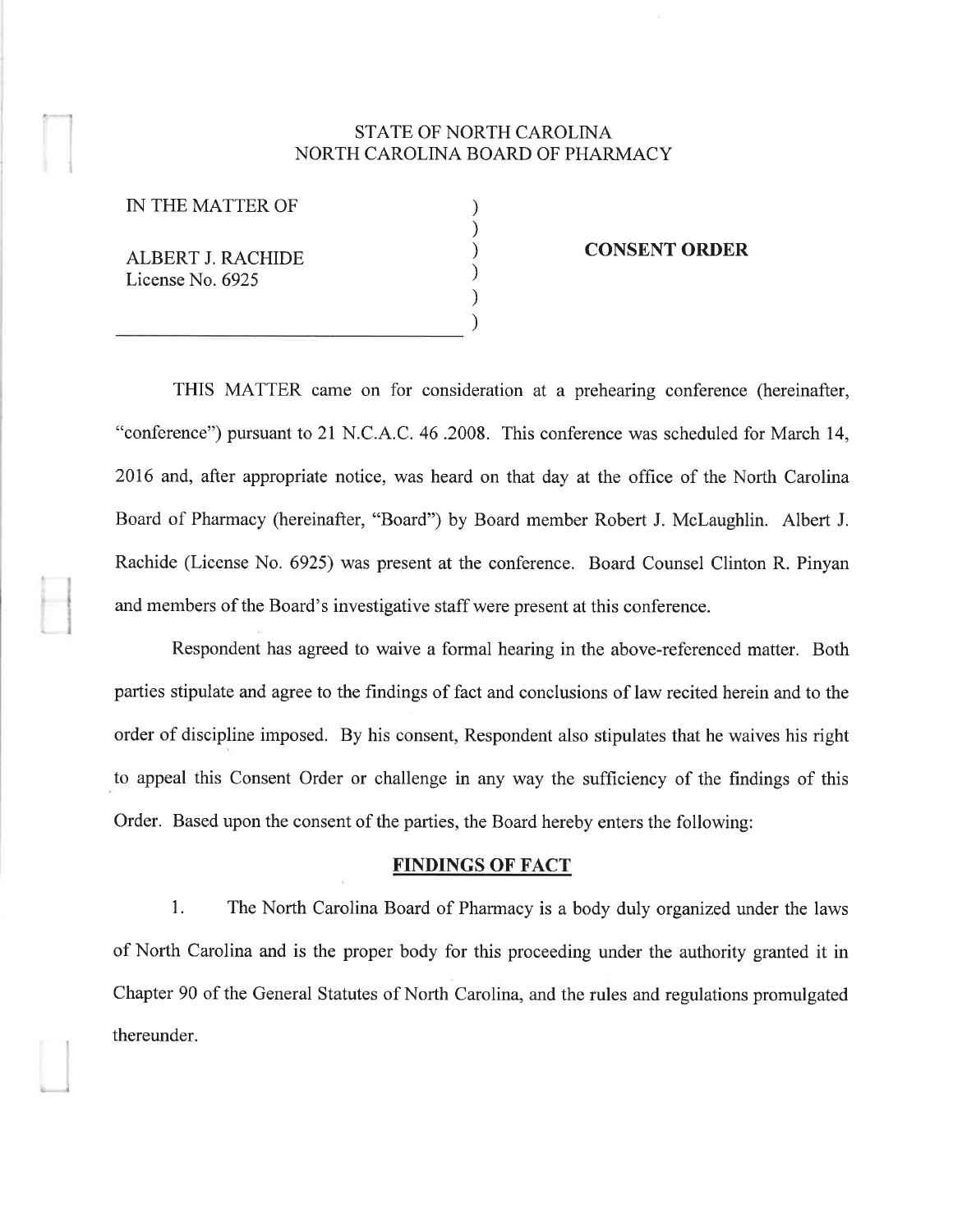2. Respondent is and was, at all relevant times referred to herein, a pharmacist licensed to practice pharmacy in the State of North Carolina with License No. 6925. During the relevant time period, Respondent was the pharmacist-manager of Pink Hill Pharmacy, Permit No. 4576, located at 100 South Central Avenue, Pink Hill, North Carolina ("Pink Hill"). Respondent is and was, at all relevant times referenced to herein, subject to the rules and regulations of the North Carolina Board of Pharmacy and the laws of the State of North Carolina.

I

-. ..,l

3. Between approximately July 2 and 16,2014, Patient A presented to Pink Hill <sup>a</sup> total of four (4) forged prescriptions for oxycodone/APAP 51325 mg (a schedule II controlled substance), that had purportedly been written for Patient A and another individual, Patient B.

4. Each of these prescriptions had purportedly been written by physicians at Kinston Head & Neck Physicians and Surgeons, P.A. ("Kinston Head & Neck"). Physicians at Kinston Head & Neck did not write the prescriptions presented, and Kinston Head & Neck reported to the Board that Patient A had stolen prescription pads from Kinston Head & Neck during previous visits to the practice.

5. Respondent was the dispensing pharmacist for three (3) of the forged prescriptions. In total, Pink Hill dispensed 150 dosage units of oxycodone/APAP 5/325 mg and provided them to Patient A over a period of two weeks.

6. The Board finds that the circumstances surrounding the dispensing of the forged prescriptions were such that a reasonable pharmacist in Respondent's position would have concluded that the prescriptions could have been fraudulent, and thus would not have filled them without confirmation from the physician.

7, Pink Hill had previously dispensed numerous prescriptions for oxycodone/APAP 5/325 mg to Patient A. Respondent testified that Pink Hill had filled dozens of oxycodone

2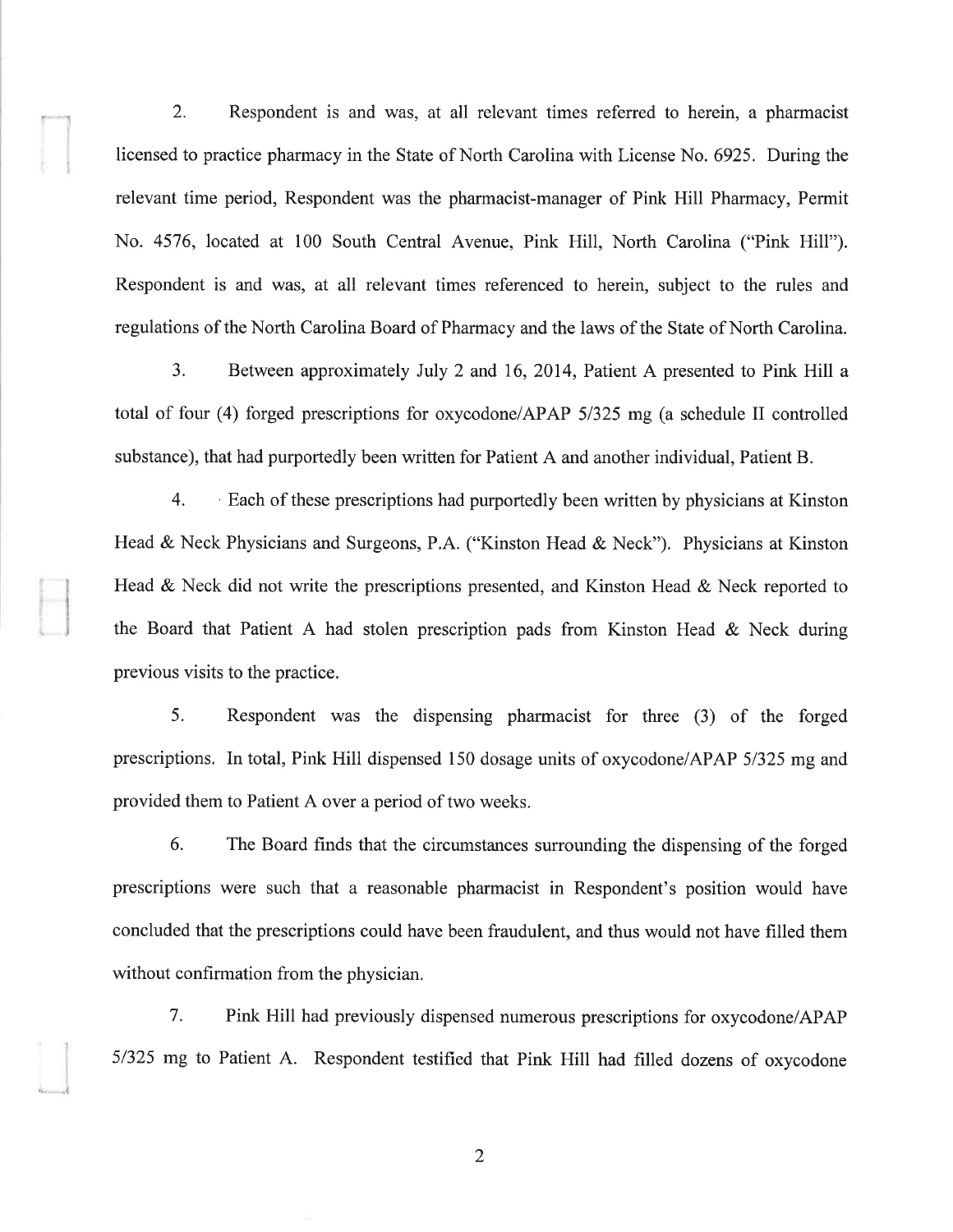prescriptions for Patient A over a period of years. However, at least since January 1,2013, Patient A had not presented any prescription from a physician at Kinston Head & Neck. At least since January I,2013, Patient B had never presented any prescription of any sort to Pink Hill. Then, four separate prescriptions from Kinston Head & Neck were presented for 150 dosage units total, over the course of two weeks. Respondent dispensed the controlled substances without confirming the prescriptions with the purported prescribers, notwithstanding this red flag.

r- <sup>J</sup>

L., -.¡

8. Patient A also presented, and Pink Hill accepted, a photocopy of what was purportedly Patient A's driver's license as identification to receive the oxycodone/APAP. Respondent accepted this photocopy in lieu of an actual, valid photographic identification card. Respondent further dispensed the controlled substances without confirming the prescriptions with the purported prescribers, notwithstanding this red flag.

9. The forged prescriptions presented by Patient A lacked complete instructions. The first of the prescriptions, on July 2, 2014, lacked any instructions for administration at all. Subsequent prescriptions lacked complete directions. Rather than contacting the physician to receive complete directions for administration, Respondent testified that he presumed that he should use the same directions on Patient A's previous prescriptions for oxycodone. He did so, even though (a) Patient A had not received any prescriptions from prescribers at Kinston Head  $\&$ Neck (at least since January 1, 2013) and it was unreasonable to expect that the same directions would be given by a different practice, (b) Patient A had previous oxycodone prescriptions with varying directions for administration, not only the directions that Respondent presumed, and (c) Patient B had not previously presented a prescription for oxycodone to Pink Hill. Respondent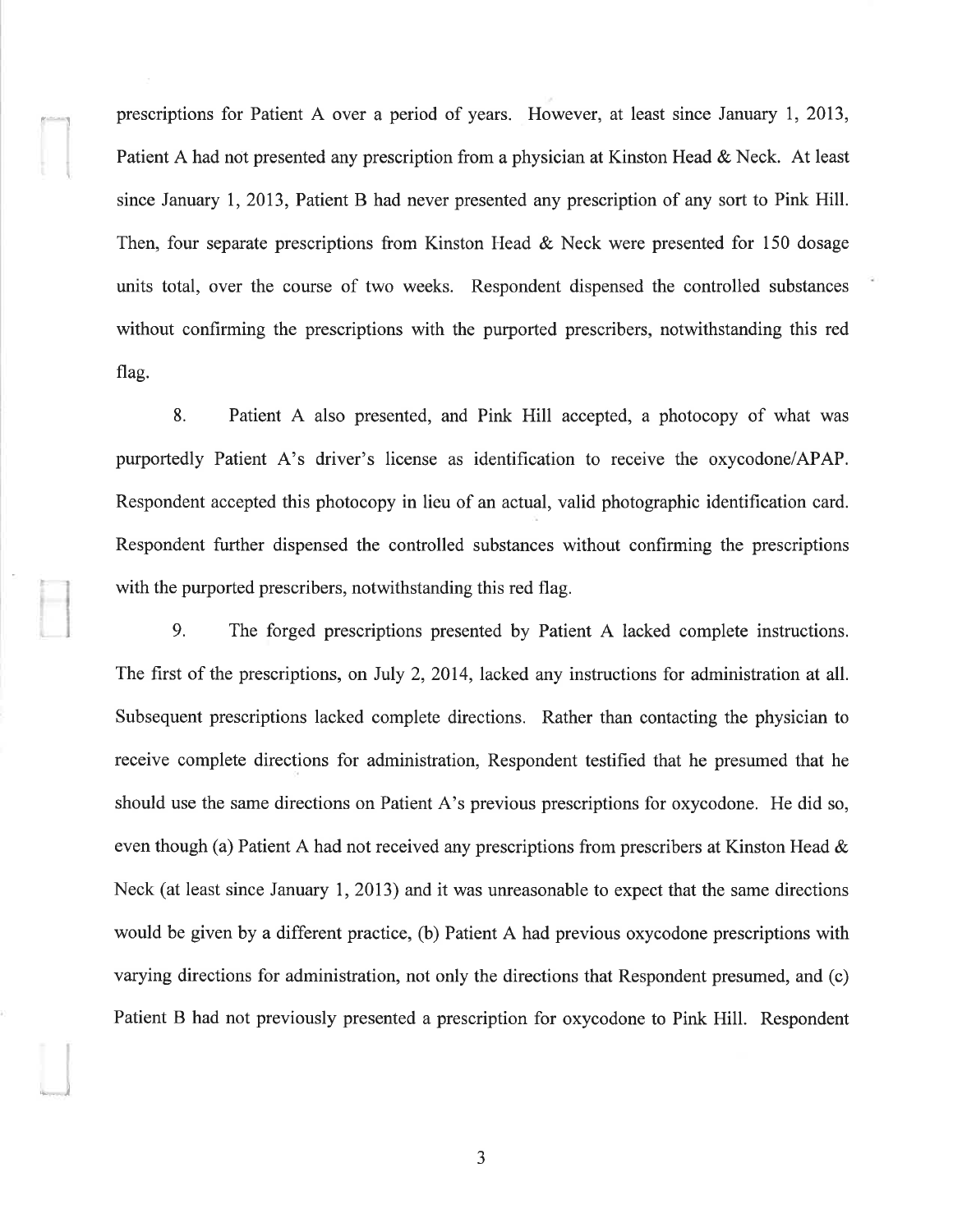dispensed the controlled substances without confirming the prescriptions with the purported prescribers, notwithstanding the red flag of lack of complete directions for administration.

10. Two (2) of the prescriptions filled by Respondent were purportedly written for brand name Percocet and were written to be dispensed as written. Respondent substituted generic oxycodone/APAP without contacting the purported prescribing physician to authorize the substitution. Respondent testified that he did so because he understood that Medicaid would not cover the brand name, and he believed that  $-$  if he had contacted the purported prescribing physician - the physician would have allowed substitution of generic. However, if Respondent had, in fact, contacted the purported prescribing physician as required, the physician could have alerted Respondent to the fact that the prescriptions were forged.

11. Notwithstanding the aforementioned red flags, Respondent did not receive confirmation from the purported prescribing physician of the validity of the prescriptions. Respondent testified that he tried to contact Kinston Head & Neck when Patient A presented the first prescription on July 2,2014, but that he was not successful in talking with the practice. He further testified that he did not attempt to contact the purported prescribers about the subsequent prescriptions.

12. As a mitigating factor, the Board has considered that Respondent testified that, after Pink Hill filled the four prescriptions, the pharmacy did recognize the potential invalidity of the prescriptions and did not fill further prescriptions for Patients A or B.

13. As aggravating factors, the Board has considered that Respondent has twice received letters of warning from the Board for violations of the North Carolina Pharmacy Practice Act and its regulations, related to Respondent's service as pharmacist-manager at Pink Hill. Those letters of warning were dated September 11,2001, and March 21,2011. Further, the

4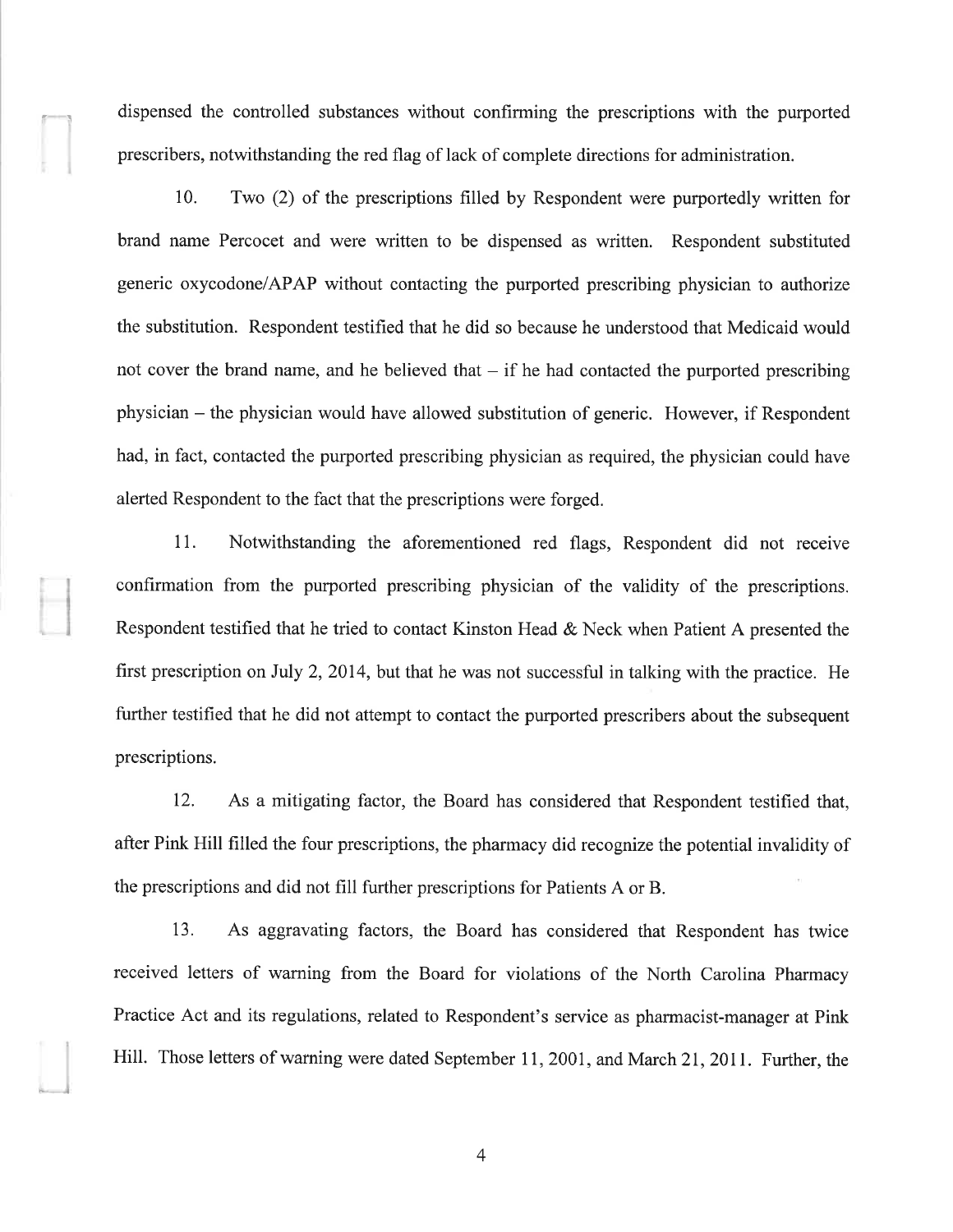letter dated March 21, 2011 was related to violations of the federal and state controlled substances laws.

#### CONCLUSIONS OF LAW

Based on the above findings, the Board concludes as a matter of law:

 $\begin{bmatrix} 1 & 1 \ 1 & 1 \end{bmatrix}$ 

)

1. Respondent violated N.C. Gen. Stat. \$\$ 90-85.28, 90-85.38(a)(6), (7) and (9), 90-85.40(b) and (f), 90-106, 90-106.1, 90-108, 106-122, 106-134 and 106-134.1; 21 N.C.A.C. 46.1801, 46.1804 and 46.1805; and 21 U.S.C. §§ 331, 829 and 842.

2. Respondent admits that the conduct in this matter constitutes sufficient grounds for disciplinary action on his license under N.C. Gen. Stat. \$ 90-85.38.

Based on the foregoing, and with the consent of the parties, IT IS THEREFORE ORDERED that:

- 1. Respondent Rachide's license (License No. 6925) is hereby SUSPENDED for THREE (3) DAYS, which suspension is STAYED for ONE (1) YEAR from the date that this Order is accepted by the Board, upon the following conditions:
	- a. Respondent shall violate no laws governing the practice of pharmacy or the distribution of drugs; and
	- b. Respondent shall violate no rules or regulations of the Board.
- Respondent shall cooperate with the Board, its attorneys, investigators and other representatives in any investigation of compliance with the provisions of this Consent Order. 2.

5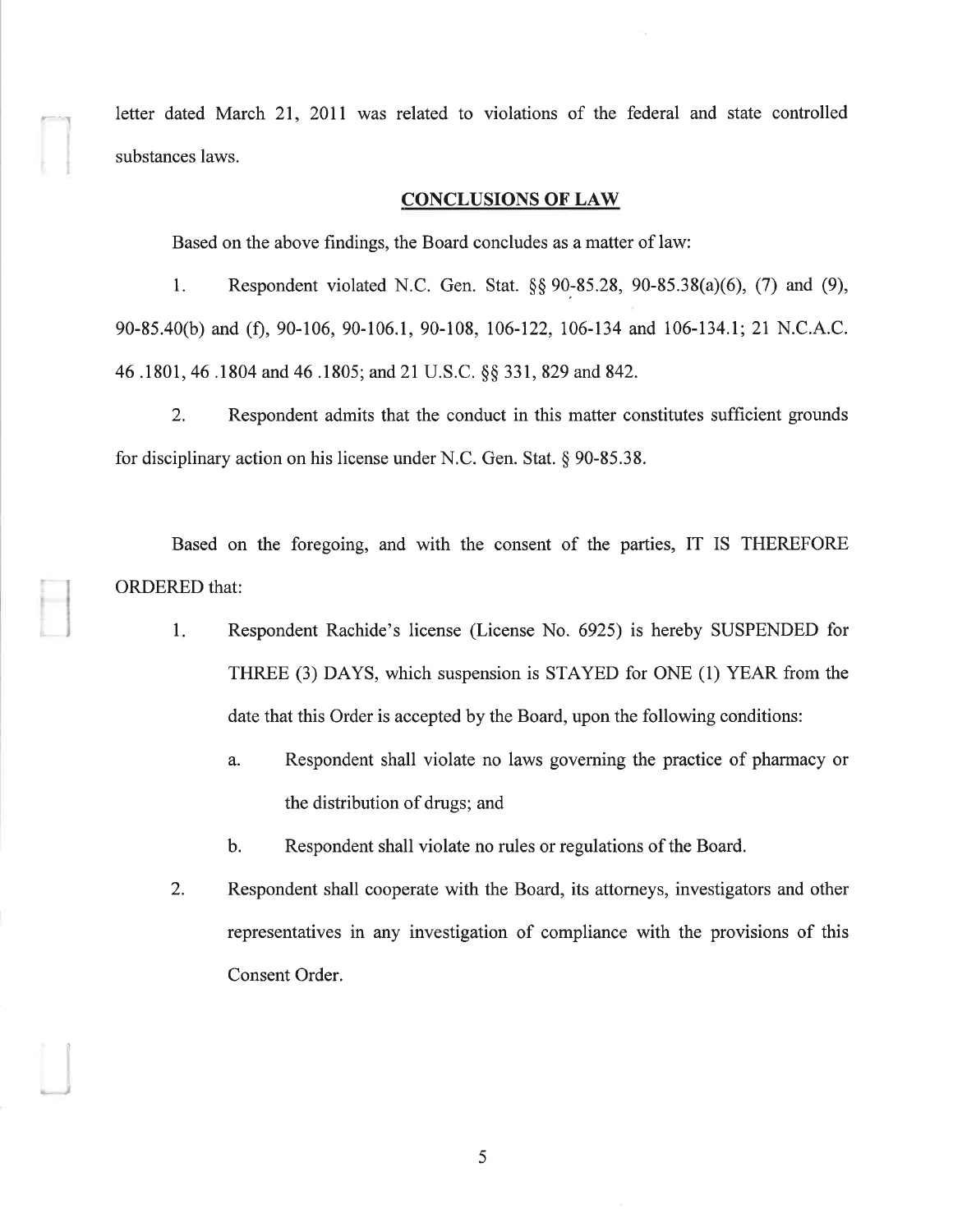3. If Respondent fails to comply with any terms or conditions of this Order, the period of stay described above shall be lifted and, in addition, Respondent may be subject to additional disciplinary action by the Board.

This the  $\widehat{H}^{\prime\prime}$  day of  $\cancel{\mathcal{A}}$  2016.

it

lt

I

NORTH CAROLINA BOARD OF PHARMACY

 $\ell$ By: . Campbell; IV **Jack** Executive Director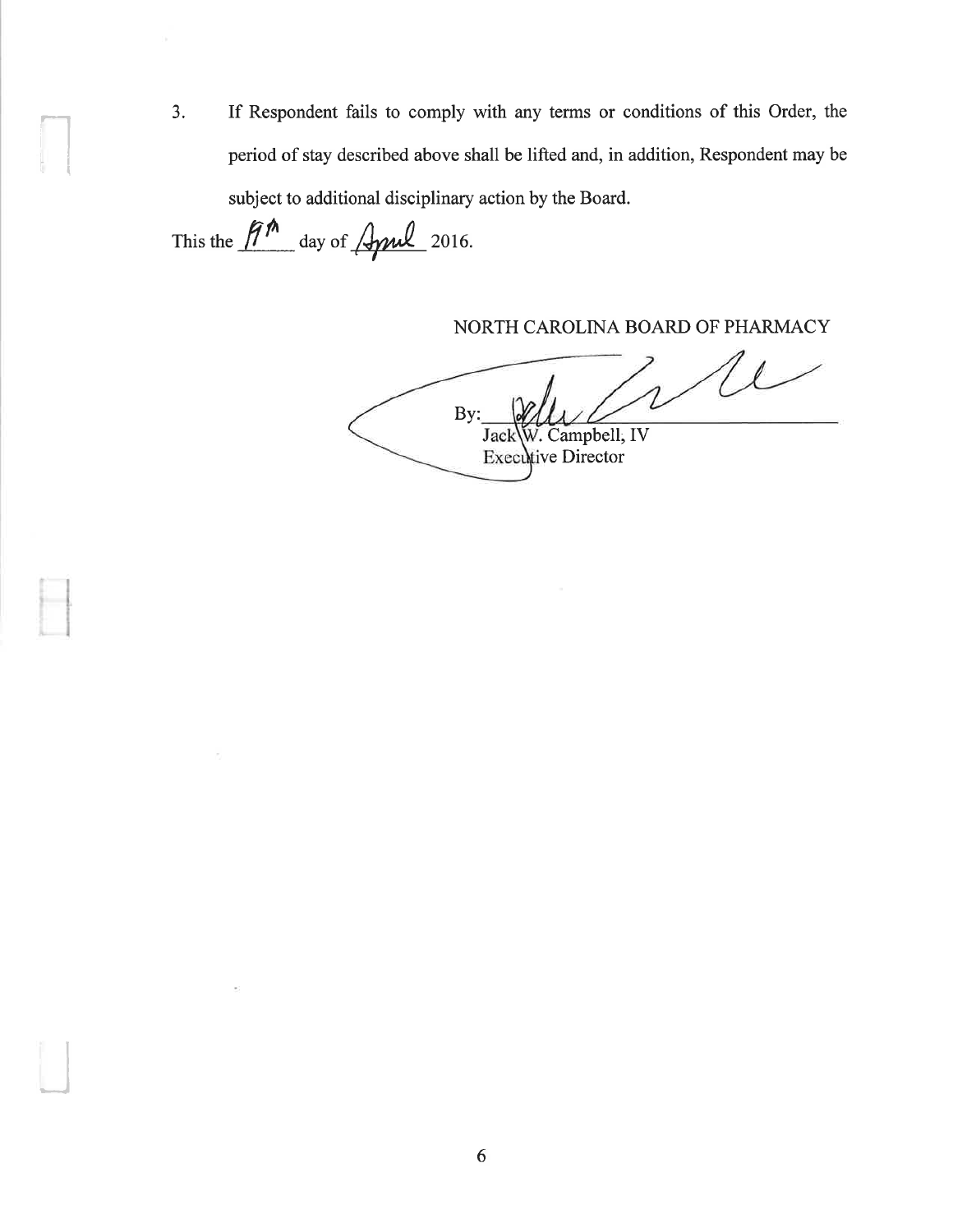Albert J. Rachide, the holder of License Number 6925, has full knowledge that he has the right to a hearing, at which he would have the right to be represented at his expense by counsel in this matter. The undersigned freely, knowingly and voluntarily waives such right by entering into this Consent Order.

The undersigned understands and agrees that, by entering into this Consent Order, he certifies that he has read the foregoing Consent Order and that he voluntarily consents to the terms and conditions set forth therein and relinquishes any right to judicial review of Board actions which may be taken concerning this matter.

The undersigned further understands that should he violate the terms and conditions of this Consent Order, the Board may take additional disciplinary action.

The undersigned understands and agrees that this Consent Order will not become effective unless and until approved by the Board.

The undersigned understands that he has the right to have counsel of his choice review and advise him with respect to his rights and this Consent Order, and represents that he enters this Consent Order after consultation with his counsel or after knowingly and voluntarily choosing not to consult with counsel.

#### ACCEPTED AND CONSENTED TO BY

ALBERT J. RACHIDE (License Number 6925)

et Glachide Date 3-29-16

STATE OF  $MC$ 

 $derDir$  COUNTY

I, the undersigned Notary Public of the County and State aforesaid, do hereby certify that the following person personally appeared before me this day and acknowledged the due execution of the foregoing document: Albert J. Rachide.

Date:  $3/30/20/6$ 0e 0t, s,. 

metra M. Batchelon<br>Notary Public<br>Synthia M. Batchelon

My commission expires:  $\frac{9-15-19}{ }$